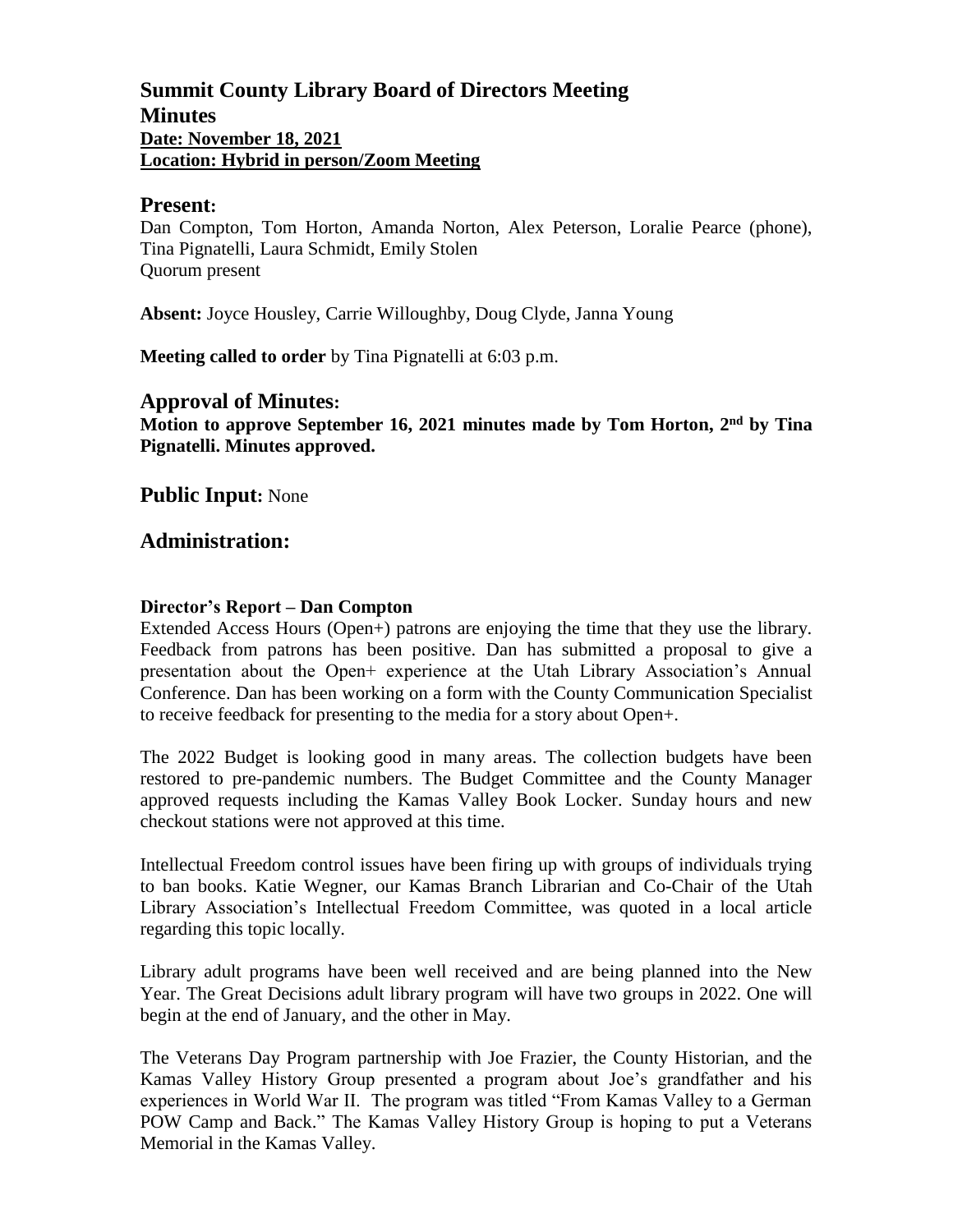Sips 'n Stories Book Club began with success and continues to have new registration signups come in. This is an online meeting of books paired with cocktails.

Books and Ballads singing time continues to gain popularity in the North Summit and South Summit Senior Centers.

Child Programs are continuing online with the hope of meeting both in person and electronically after the turn of the year.

Library Team Day was very fun. Twenty-two out of twenty-three employees attended along with Joe Frazier from the History Department and Janna Young, the Deputy County Manager. Two employees began work on Team day and participated.

The Summit County Library has met all State Library standards for public libraries and has re-certified for the 2022 fiscal year. The Library also received an 'Impactful Service" award from the Utah State Library for the services offered to the community during the pandemic. The library staff actions and exceptional work affected our community in many ways for the better, as library services were adapted to remain available to the public.

The Little Free Library in the Transit Center is having a high turnover of material.

The Friends of the Library used book sale was cancelled due to lack of volunteer support.

#### **Report Accepted**

**Old Business: None**

## **Committees: Governance and Education**

There was no business to discuss at this meeting.

# **Strategic Planning and Marketing**

The Strategic Planning and Marketing committee has finalized the Strategic Plan.

Dan has added realistic objectives and goals with time lines and detail that will help in recognizing specific goals. Information and feedback received from Team day associated with staff goals and objectives were refined with achievable actions in the Strategic plan. Any future adaptations, more solid objectives, partnerships, and specifics to the Strategic Plan will be as addendums and managed on the operational side.

## **Motion to approve Strategic Plan as final made by Tom Horton, 2 nd by Alex Peterson. Vote Unanimous. Motion Approved.**

## **Building and Facilities**

The Building Committee Safety Checklist walkthrough was finished on two libraries. Amanda Norton and Dan gave an update on their findings. A fire extinguisher was found to be inaccessible behind a locked door. This information was forwarded to the County Facilities Department. They will find a place to move the fire extinguisher for patron